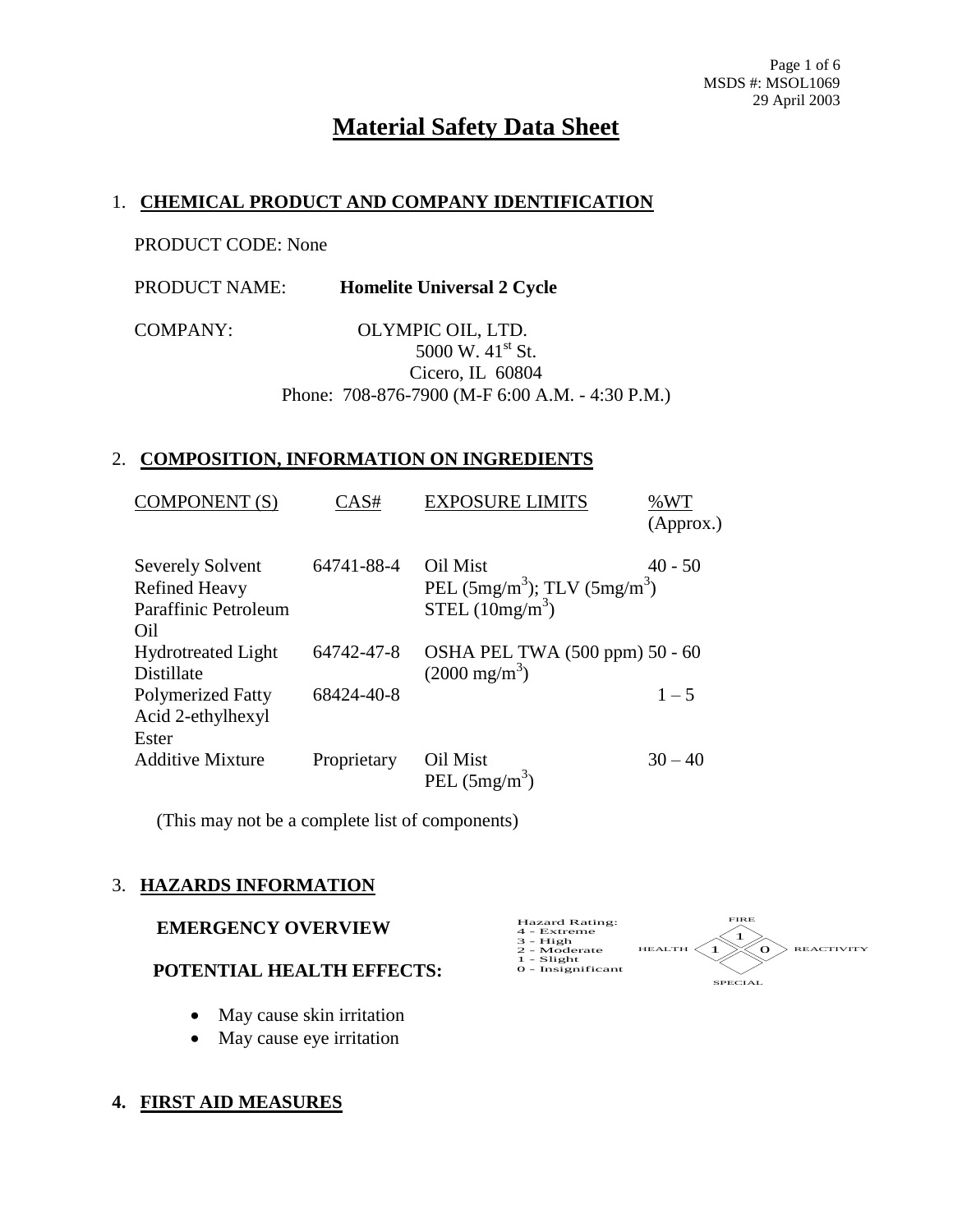- **EYE CONTACT:** Flush eyes with clean, low-pressure water for at least 15 minutes, occasionally lifting the eyelids. Get immediate medical attention.
- **SKIN CONTACT:** Wash skin thoroughly with plenty of soap and water. Immediately remove contaminated clothing. Launder contaminated clothing before reuse. Discard contaminated leather gloves and shoes. If irritation persists, get medical attention.
- **INGESTION:** DO NOT INDUCE VOMITING. If more than a half-cup full of this material is swallowed, give quantities of water and obtain medical attention. Do not give anything by mouth to an unconscious person.
- **INHALATION:** Vaporization is not expected at ambient temperatures. This material is not expected to be an inhalation problem under the anticipated conditions of use. In case of overexposure, move person to fresh air.

**NOTE TO PHYSICIAN:** Treat symptomatically.

# 5. **FIRE FIGHTING MEASURES**

## **FLAMMABLE PROPERTIES:**

FLASH POINT: 250°F. (130°C) METHOD: COC D92 FLAMMABLE LIMITS: Lower Flammable Limit: Not Determined (N/D) Upper Flammable Limit: Not Determined (N/D) AUTOIGNITION TEMPERATURE: N/D  $\degree$ F (N/D  $\degree$ C)

## **HAZARDOUS COMBUSTION PRODUCTS:**

Burning or excessive heating may produce carbon monoxide, carbon dioxide and other harmful gases/vapors of incomplete combustion.

## **EXTINGUISHING MEDIA:**

Carbon dioxide, dry chemical, foam or water spray. Water is effective, but may cause frothing and splattering.

## **FIRE FIGHTING INSTRUCTIONS:**

For fires involving this material, do not enter any enclosed or confined fire space without proper protective equipment. This may include self-contained breathing apparatus to protect against the hazardous effects of combustion products and oxygen deficiencies. If firefighters cannot work upwind to the fire, respiratory protective equipment must be worn. Cool tanks and exposed containers with water. Material will float on water.

# **6. ACCIDENTAL RELEASE MEASURES**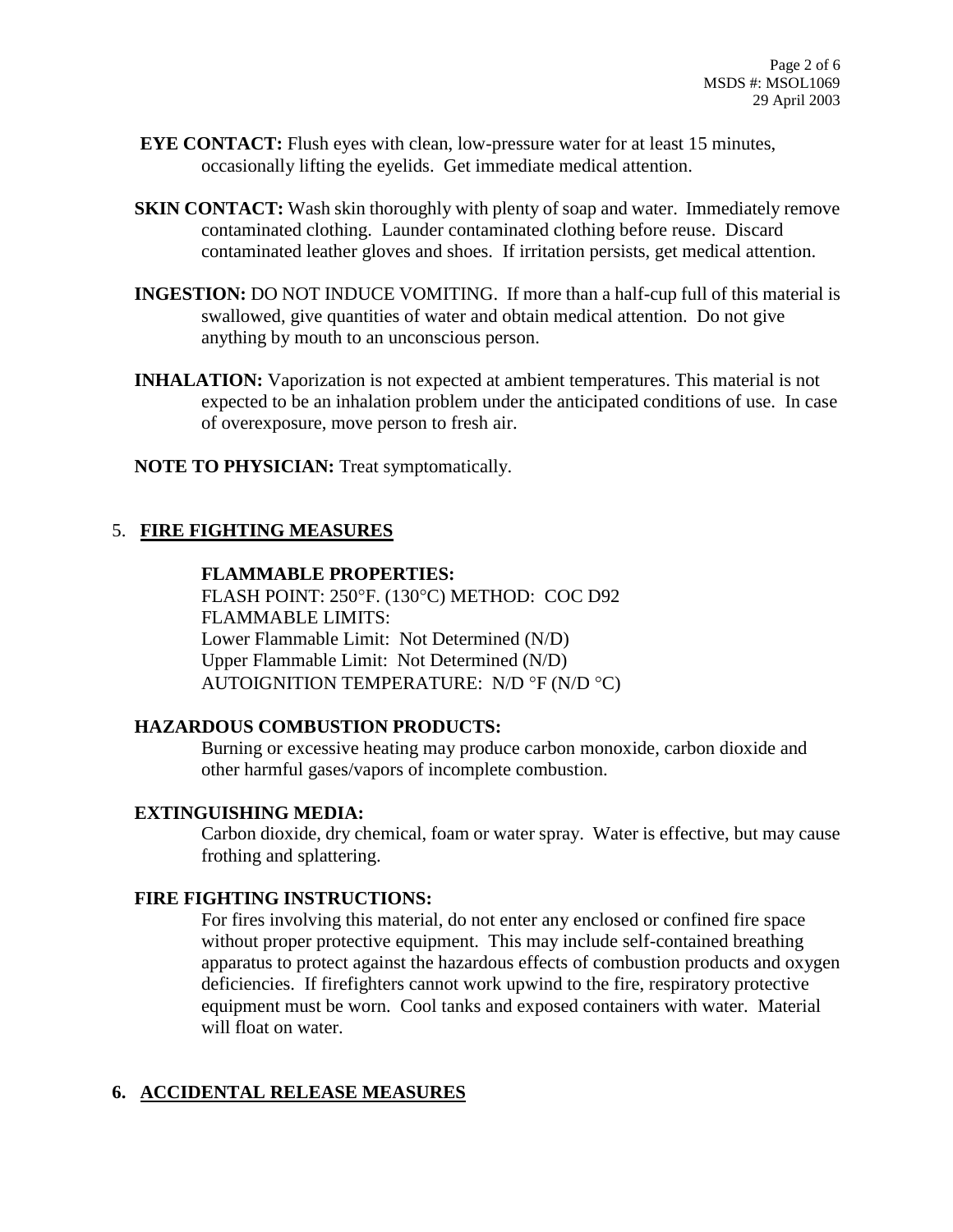Page 3 of 6 MSDS #: MSOL1069 29 April 2003

#### **SMALL SPILL:**

Personal protective equipment must be worn (see Person Protection section for recommendations). Absorb spill with an inert material (e.g., dry sand or earth), then place in a chemical waste container. Use caution, material may present a slipping hazard.

## **LARGE SPILL:**

Contain spill and prevent it from entering all water bodies, if possible. Safely stop flow of spill. Evacuate non-essential personnel from immediate spill area. Ventilate area if spilled in a confined space or other poorly ventilated areas. In natural environments, cleanup on advice from ecologists. This material will float on water. Absorbent materials and pads can be used. Maximize product recovery for reuse or recycling. Transfer liquids and solid diking material to separate, suitable containers for recovery or disposal. Comply with all applicable laws. Spills may need to be reported to the National Response Center (800-424-8802).

## **7. HANDLING AND STORAGE**

#### **HANDLING:**

Keep away from heat, sparks and flame. Keep containers closed when not in use. Wash hands thoroughly after handling. To avoid product degradation, avoid water contamination. Empty containers contain residue, which may exhibit the hazards of the product. Do not attempt to refill or clean containers since residue is difficult to remove.

#### **STORAGE:**

KEEP OUT OF REACH OF CHILDREN! To avoid product degradation, water contamination should be avoided and minimum feasible handling temperatures should be maintained. Periods of exposure to high temperatures should be minimized.

STORAGE TEMPERATURE: Ambient STORAGE PRESSURE: Atmospheric

## **8. EXPOSURE CONTROLS, PERSONAL PROTECTION**

#### **1 ENGINEERING CONTROLS:**

Use adequate ventilation to keep oil mists of this material below applicable guideline(s)/standard(s).

#### 2 **RESPIRATORY PROTECTION:**

Under normal conditions, a respirator is not required. If exposure exceeds the occupational exposure limits, follow OSHA standards or equivalent and wear proper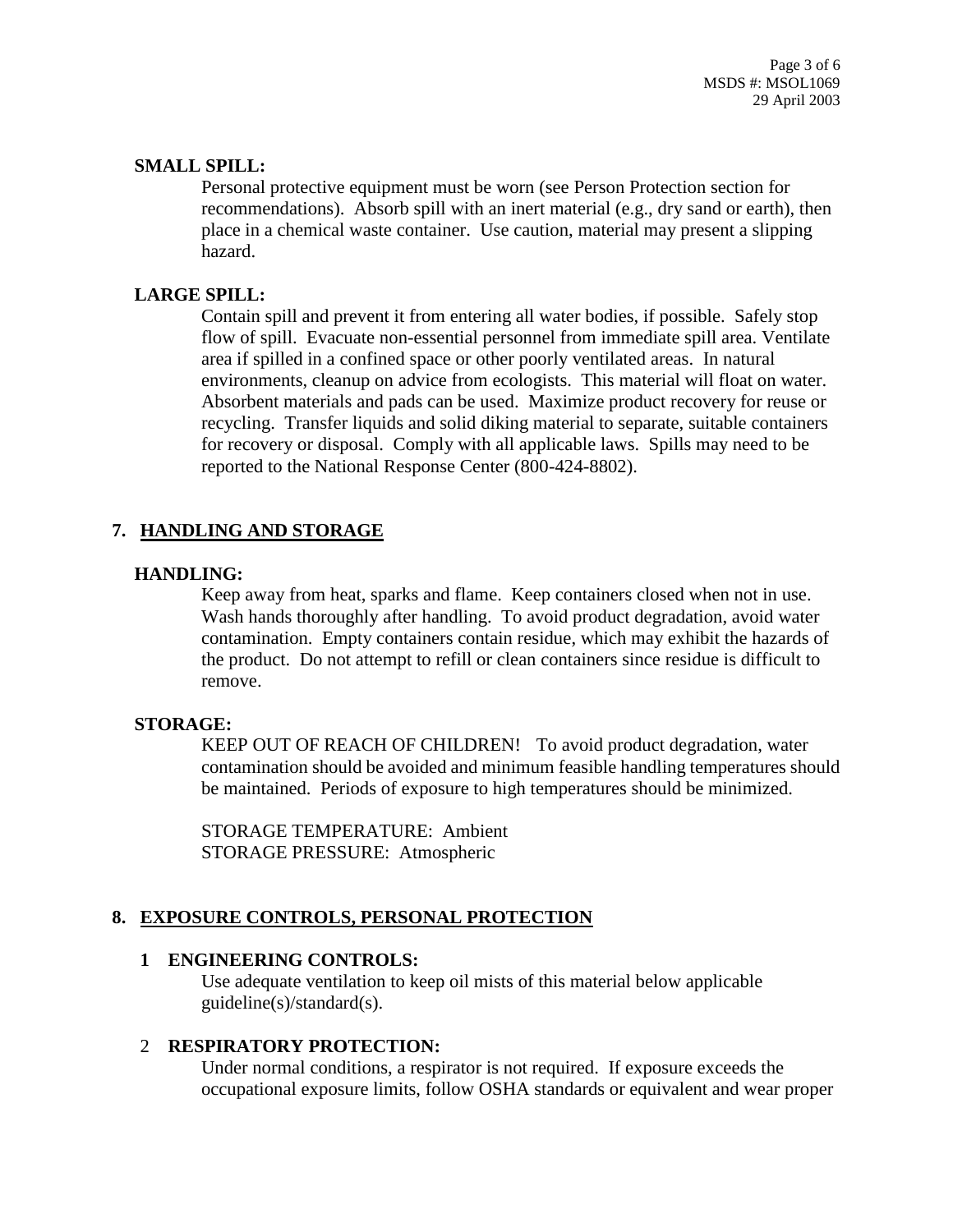NIOSH/MSHA-approved respiratory equipment.

#### 3 **SKIN PROTECTION:**

Use chemical resistant gloves to avoid prolonged or repeated skin contact. Gloves should be replaced if signs of degradation or chemical breakthrough occur. Long sleeve shirt is recommended. When leaving work area, wash hands/exposed skin with soap and water.

#### **4 EYE PROTECTION:**

Use splash goggles or face shield. Eye wash water should be available. Hard contact lenses should not be worn.

## **9. PHYSICAL AND CHEMICAL PROPERTIES (TYPICAL)**

| <b>APPEARANCE:</b>               | Dark Green               | <b>BOILING POINT:</b>                 | Not Determined |
|----------------------------------|--------------------------|---------------------------------------|----------------|
| <b>ODOR:</b>                     | Mild                     | <b>SOLUBILITY IN</b><br><b>WATER:</b> | Not Determined |
| <b>PHYSICAL</b><br><b>STATE:</b> | <b>Liquid</b>            | <b>SPECIFIC</b><br><b>GRAVITY:</b>    | $0.85 - 0.87$  |
| <b>VAPOR</b><br><b>PRESSURE:</b> | <b>Not</b><br>Determined | VISCOSITY<br>@ $100 °C$ (cSt):        | $6.8 - 7.25$   |
| <b>VAPOR</b><br><b>DENSITY:</b>  | <b>Not</b><br>Determined | <b>PERCENT</b><br><b>VOLATILE:</b>    | Negligible     |

# 10. **STABILITY AND REACTIVITY**

**CHEMICAL STABILITY (CONDITIONS TO AVOID):** Material is considered stable at room temperature and pressure. Avoid heat, sparks and open flame.

**INCOMPATIBILITY:** Strong oxidizing agents.

# **11. TOXICOLOGICAL INFORMATION**

**EYE EFFECTS:** Mild irritation may occur upon short-term exposure. Based on component data.

**SKIN EFFECTS:** Mild skin irritation may occur upon short-term exposure. Long-term exposure may cause redness, edema, drying and cracking of skin. Based on component data.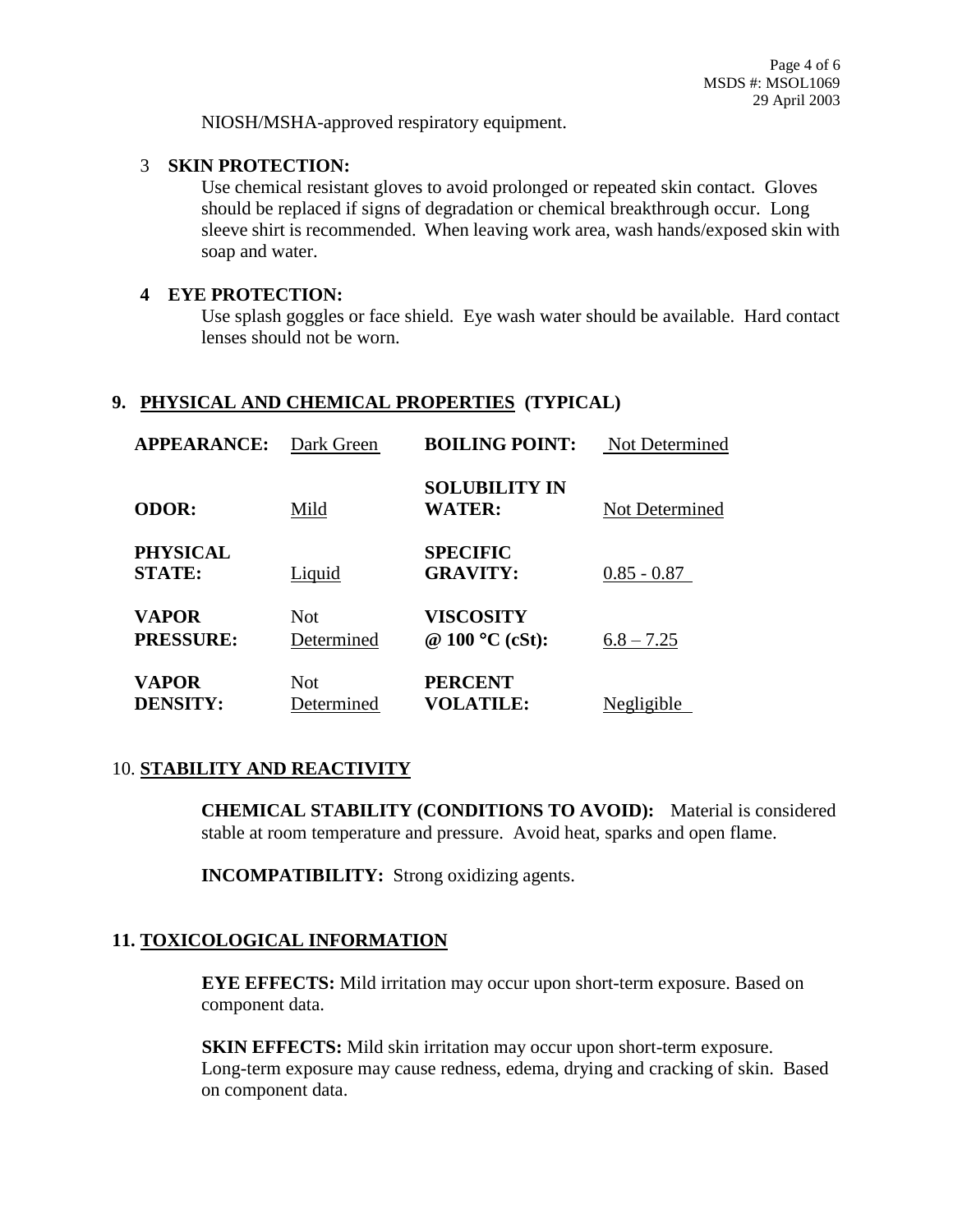**ACUTE ORAL EFFECTS:** No significant adverse health effects are expected to occur upon short-term exposure. Based on component data.

**ACUTE INHALATION EFFECTS:** No significant adverse health effects are expected to occur under normal conditions of use. However, exposure to petroleum mist at high levels may be irritating to the nose, throat and lungs.

## **CHRONIC TOXICITY:** No Data

**CARCINOGENICITY:** Laboratory studies sponsored by the American Petroleum Institute show that mice develop skin cancer following repeated application and continuous exposure to used motor oil composite. Avoid contact with used motor oils. Personnel with pre-existing skin disorders should avoid contact with this product.

#### **MUTAGENICITY:** No Data

## **TERATOLOGY (BIRTH DEFECT) INFORMATION**: No Data

## **REPRODUCTION INFORMATION**: No Data

## **12. ECOLOGICAL INFORMATION**

The spilled material and any soil or water that it has contaminated may be hazardous to animal/aquatic life.

## **CHEMCIAL FATE INFORMATION:** Not determined.

## **13. DISPOSAL CONSIDERATIONS**

To determine the proper method of disposal, refer to RCRA (40 CFR 261) as well as federal EPA and state and local regulations. Conditions of use may cause this material to become a "Hazardous Waste", as defined by state or federal laws. Use approved treatment, transporters and disposal sites in compliance with all applicable laws.

## 14. **TRANSPORT INFORMATION**

**DOT Hazard Class:** Not Regulated **UN/NA Number:** Not Regulated

## **15. REGULATORY INFORMATION**